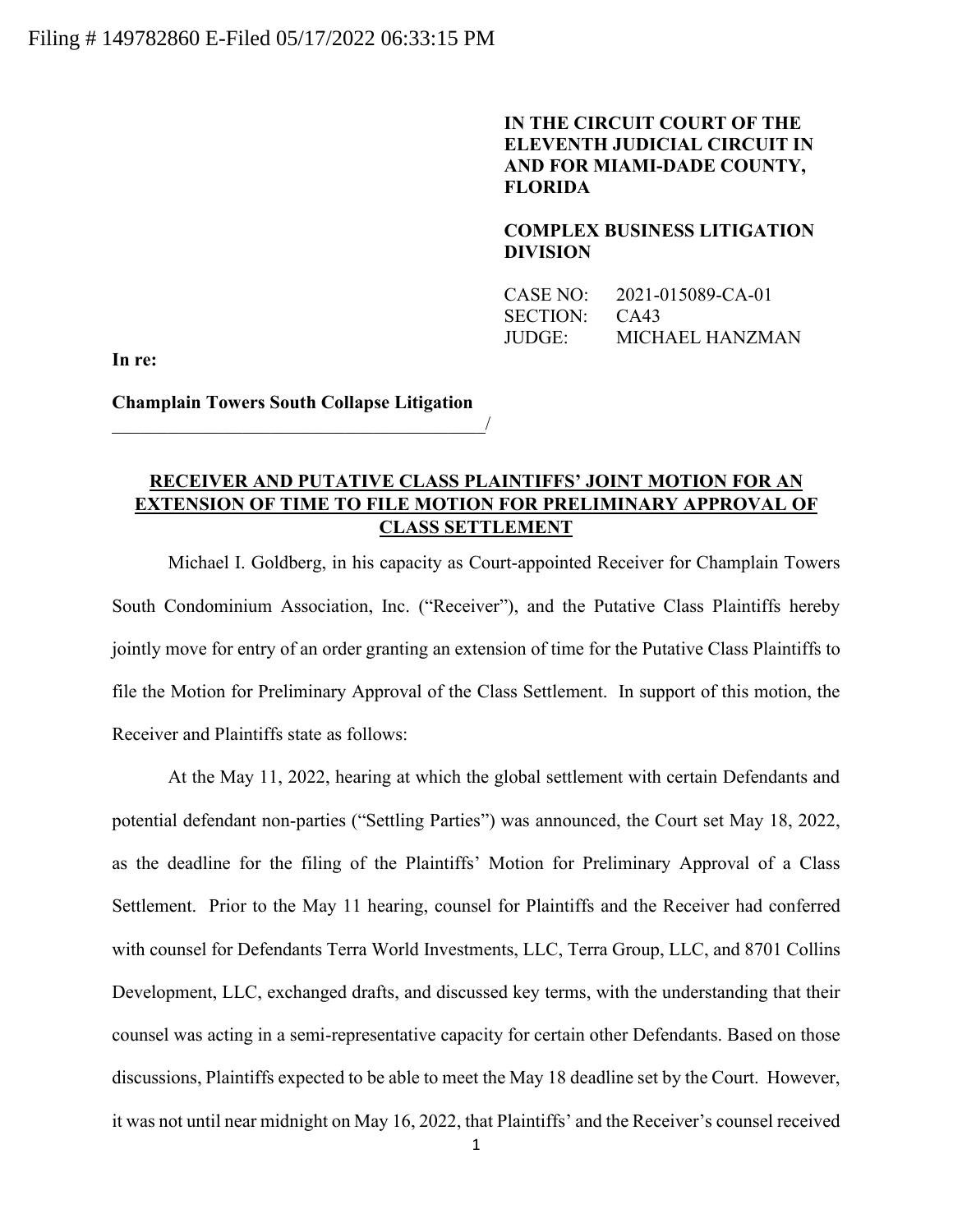from Defense counsel a proposed draft of the settlement agreement, one which – apparently – has not been shared with and/or fully vetted by all Settling Parties.

This most recent draft includes several terms that are unacceptable to the Receiver and/or to Plaintiffs. Additionally, Plaintiffs understand there are several Settling Parties and/or their insurers who have not yet had the opportunity to fully review the document. As a result, the parties require additional time to work through the settlement issues to reach a documented agreement, after which Plaintiffs will be able to file the Motion for Preliminary Approval.

WHEREFORE, the Receiver and Plaintiffs request a one-week extension of time for the filing of the Motion for Preliminary Approval of the Class Settlement.

## **CERTIFICATE OF SERVICE**

WE HEREBY CERTIFY that on this  $17<sup>th</sup>$  day of May, 2022, a true and correct

copy of the foregoing was electronically filed with the Clerk of Court using the Florida Court's e-Filing portal which will send a notice of electronic filing to all attorneys of record.

| Dated: May 17, 2022                                                                                                                                                                                                                                                                                                                                                                                      | Respectfully submitted,                                                                                                                                                                                                                                            |
|----------------------------------------------------------------------------------------------------------------------------------------------------------------------------------------------------------------------------------------------------------------------------------------------------------------------------------------------------------------------------------------------------------|--------------------------------------------------------------------------------------------------------------------------------------------------------------------------------------------------------------------------------------------------------------------|
| <u>/s/Harley S. Tropin</u><br>Harley S. Tropin (FBN 241253)<br>Javier A. Lopez (FBN 16727)<br>Jorge L. Piedra (FBN 88315)<br>Tal J. Lifshitz (FBN 99519)<br>Eric S. Kay (FBN 1011803)<br><b>KOZYAK TROPIN &amp;</b><br><b>THROCKMORTON LLP</b><br>2525 Ponce de Leon Boulevard, 9th Floor<br>Coral Gables, FL 33134<br>Tel: (305) 372-1800<br>hst@kttlaw.com<br><b>Plaintiffs' Co-Chair Lead Counsel</b> | /s/ Rachel W. Furst<br>Rachel W. Furst (FBN 45155)<br>GROSSMAN ROTH YAFFA COHEN, P.A.<br>2525 Ponce de Leon Boulevard, Suite 1150<br>Coral Gables, FL 33134<br>Tel: (305) 442-8666<br>$rwf(\partial)$ grossmanroth.com<br><b>Plaintiffs' Co-Chair Lead Counsel</b> |